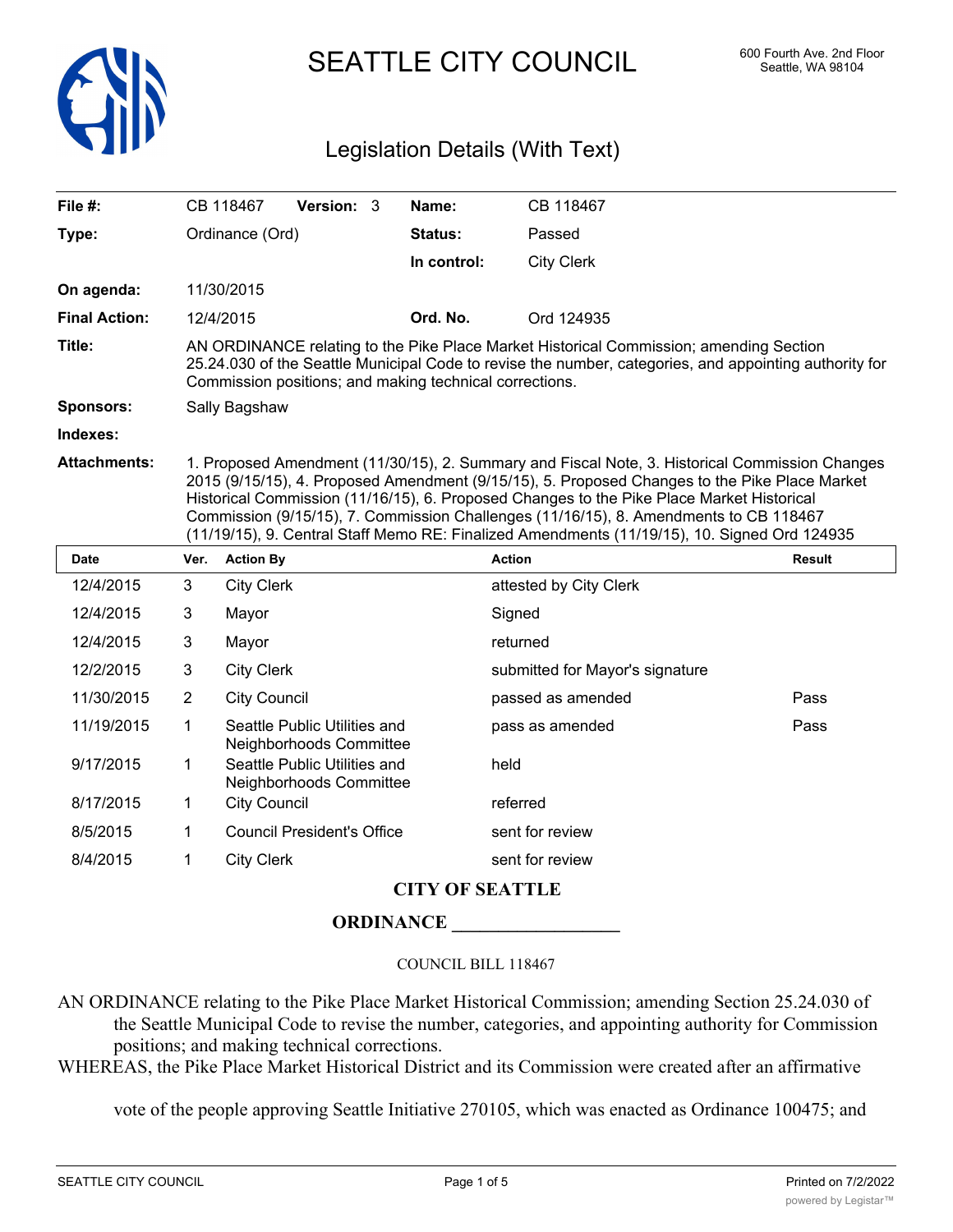WHEREAS, Ordinance 100475 was codified as Seattle Municipal Code Chapter 25.24; and

- WHEREAS, Section 25.24.030 of the Seattle Municipal Code provides that the Commission be composed of two representatives each from the Friends of the Market, Inc., Allied Arts of Seattle, Inc., and the Seattle Chapter of the American Institute of Architects; and two owners of property within the Historical District, two merchants of the Market, and two residents of the Historical District;
- WHEREAS, it is necessary and appropriate to clarify definitions of merchants of the Market and residents of the Historical District and to revise the number, categories, and appointing authority for Commission positions; and to adopt for the Commission the City's Race and Social Justice goals; and
- WHEREAS, the Commission can benefit from considering at-large members drawn from but not limited to the Pike Place Market Constituency, the Market's population, and the greater Seattle area; NOW, THEREFORE,

### **BE IT ORDAINED BY THE CITY OF SEATTLE AS FOLLOWS**:

Section 1. Transitory provisions. The membership of the Pike Place Market Historical Commission established pursuant to Section 25.24.030 of the Seattle Municipal Code shall be changed as follows:

A. One position is created that shall be appointed without regard to occupation or affiliation, and as defined by the Pike Place Market Historical Commission Guidelines;

B. The two positions occupied by representatives of the Seattle Chapter of the American Institute of Architects (AIA) shall be occupied by two architects, provided that the current members who are representatives of the AIA may continue in their current positions until the end of their terms and may be reappointed to the architect positions; and

C. One of the positions occupied by an owner of property within the Pike Place Market Historical District (Historical District) is eliminated, provided that the member who is a property owner whose term expires the latest in time shall occupy the position created in subsection 1.A of this ordinance as of the effective date of this ordinance.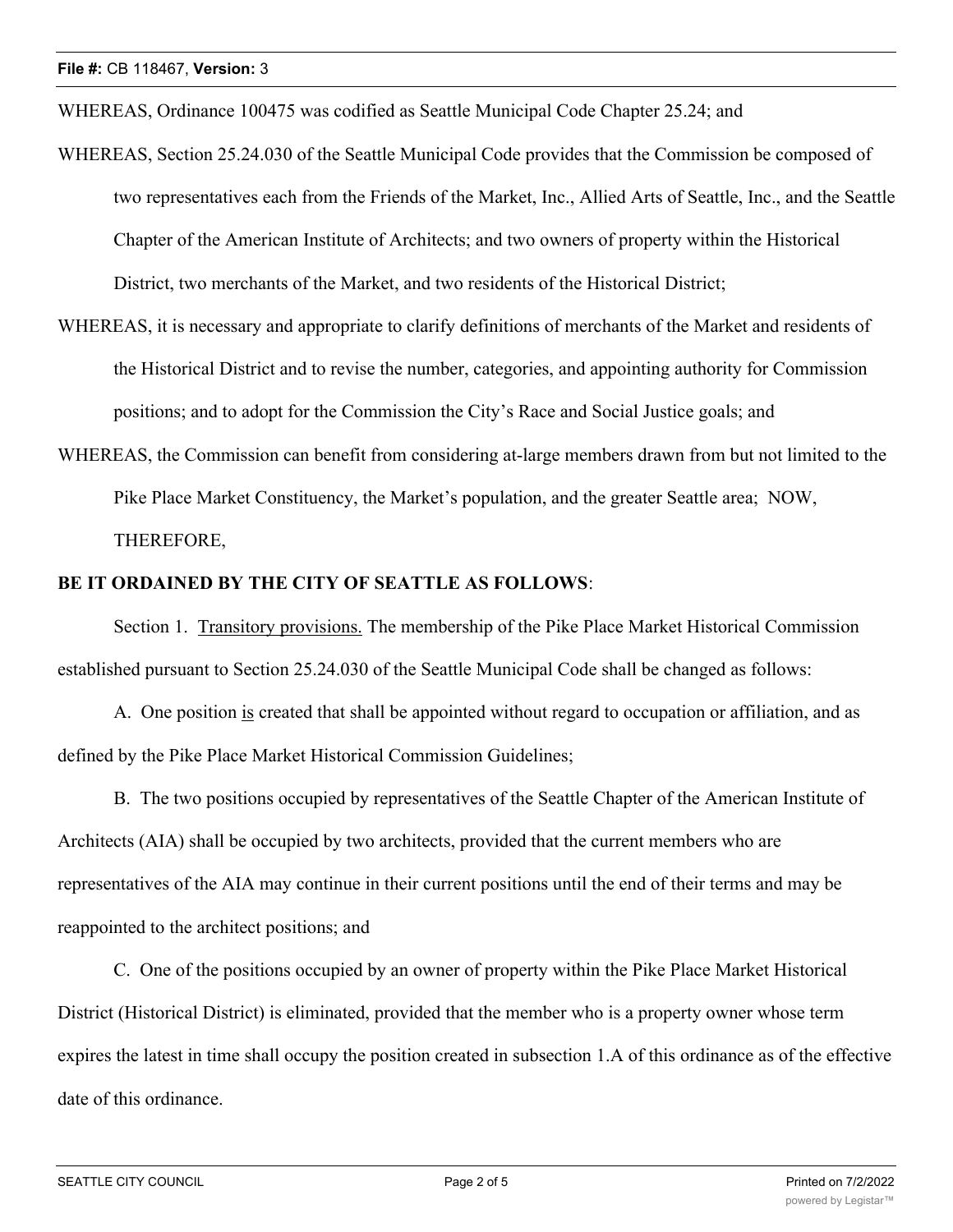Section 2. Section 25.24.030 of the Seattle Municipal Code, last amended by Ordinance 115958, is amended as follows:

### **25.24.030 Commission created.**

A. There is created a Market Historical Commission (((hereafter called))"Commission") ((appointed by the Mayor with the consent of a majority of the City Council and to be)) composed of 12 members, whose positions shall be numbered from 1 to 12. The members shall be appointed by the Mayor and confirmed by the City Council. The Commission shall be composed of two  $((2))$  representatives  $((each))$  from the Friends of the Market, Inc. (positions 1 and 2), ((Allied Arts of Seattle, Inc., and the Seattle Chapter of the American Institute of Architects; and two (2))) two architects (positions 3 and 4), two merchants of the Market (positions 5 and 6), two residents of the Historical District (positions 7 and 8), one owner((s)) of property within the Historical District (position 9), two representatives of Allied Arts of Seattle, Inc. (positions 10 and 11), ((two (2) merchants of the markets, and two (2) residents of the Historical District)) and one representative that shall be appointed without regard to occupation or affiliation (position 12). For purposes of this Section 25.24.030, "merchants of the Market" means persons that sell merchandise or services from shops or concessions including, but not limited to, high stalls, fishmongers, and craft and produce sellers, located within the Pike Place Market Historical District, and "resident of the Historical District" means a person who occupies a primary residence they own, rent, or lease within the Pike Place Market Historical District. The Mayor shall make ((his)) appointments of the representatives of Friends of the Market  $((\tau))$  and Allied Arts (( $\tau$  and the Seattle Chapter of the American Institute of Architects,)) from a list of four (((4))) nominees submitted by each of the said organizations. The Mayor shall make appointment of position 12 from a list of four nominees submitted by the Commission.

B. Each member shall have a demonstrated sympathy with the purposes of this Chapter 25.24. The members shall serve ((three (3) year)) three-year terms with the terms of the first Commission to be staggered. Any vacancy in an unexpired term shall be filled in the same manner as the original appointment. A member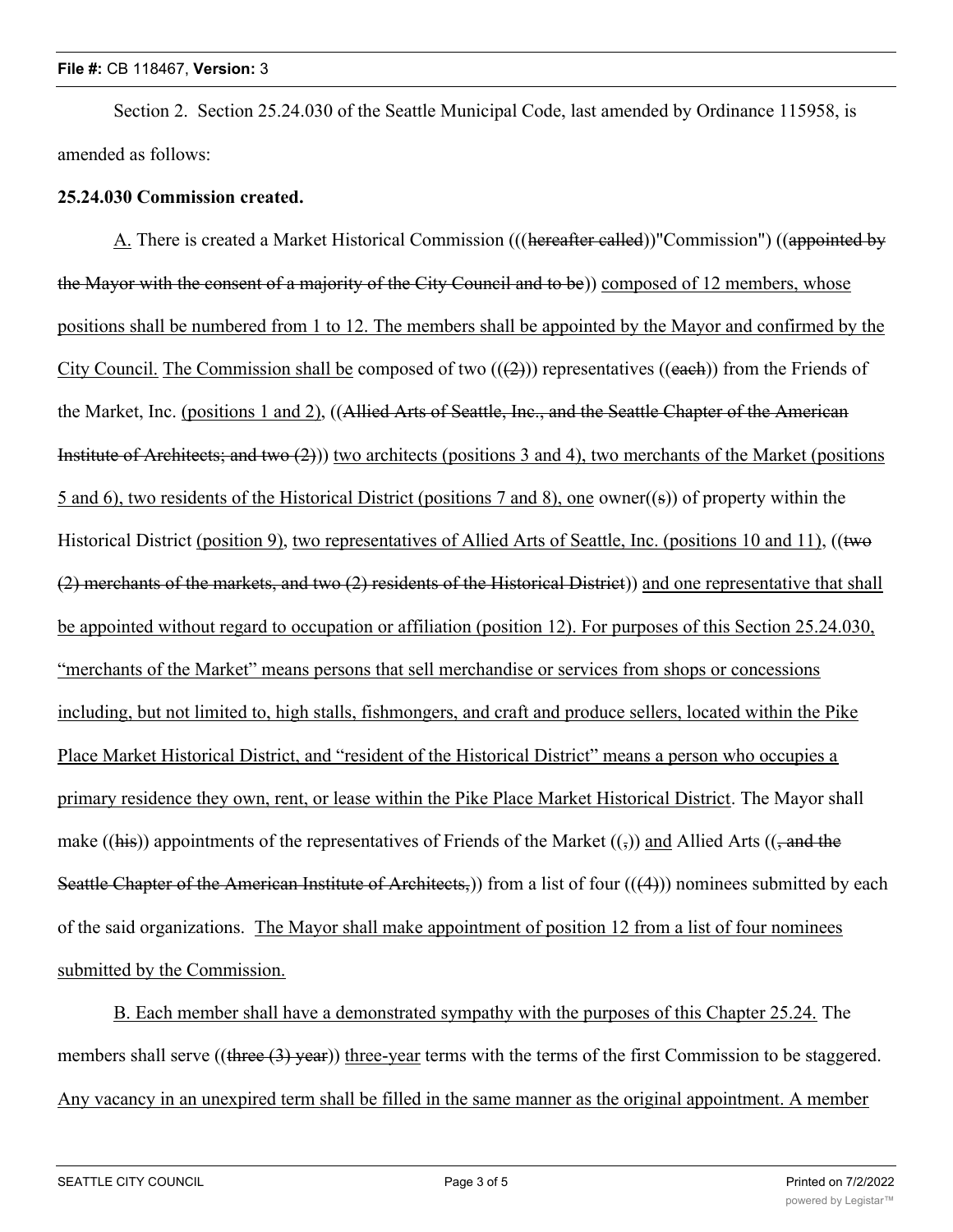whose term is ending may continue on an interim basis as a member with voting rights until such time as a successor for that position has been appointed and confirmed by the City Council.

C. The Commission shall have for its purpose the preservation, restoration, and improvement of such buildings and continuance of uses in the Historical District, as in the opinion of the Commission shall be deemed to have architectural, cultural, economic, and historical value as described in Section 25.24.040, and which buildings should be preserved for the benefit of the people of Seattle. The Commission shall also make rules, regulations, and guidelines according to the criteria as contained in this ((chapter)) Chapter 25.24 for the guidance of property owners within the Historical District. The Commission shall also develop plans for the acquisition and perpetuation of the Pike Place Market((s)) and of  $((\text{market}))$  Market activities through either public ownership or other means and shall make recommendations to the City Council from time to time concerning their progress. Staff assistance and other services shall be provided by the Department of Neighborhoods to the Commission as requested.

D. The Commission shall adopt a Statement of Commitment to Advancing Racial Equity in the Guidelines of the Commission. The Commission shall develop, use, and be accountable to a Racial Equity Lens, a set of questions that considers actual and perceived racial inequities and steps to achieve racial equity, for all decisions involving Commission matters. Any organization involved in suggesting nominees for a Commission position shall use the Racial Equity Lens when identifying candidates for Commission membership.

Section 3. This ordinance shall take effect and be in force 30 days after its approval by the Mayor, but if not approved and returned by the Mayor within ten days after presentation, it shall take effect as provided by Seattle Municipal Code Section 1.04.020.